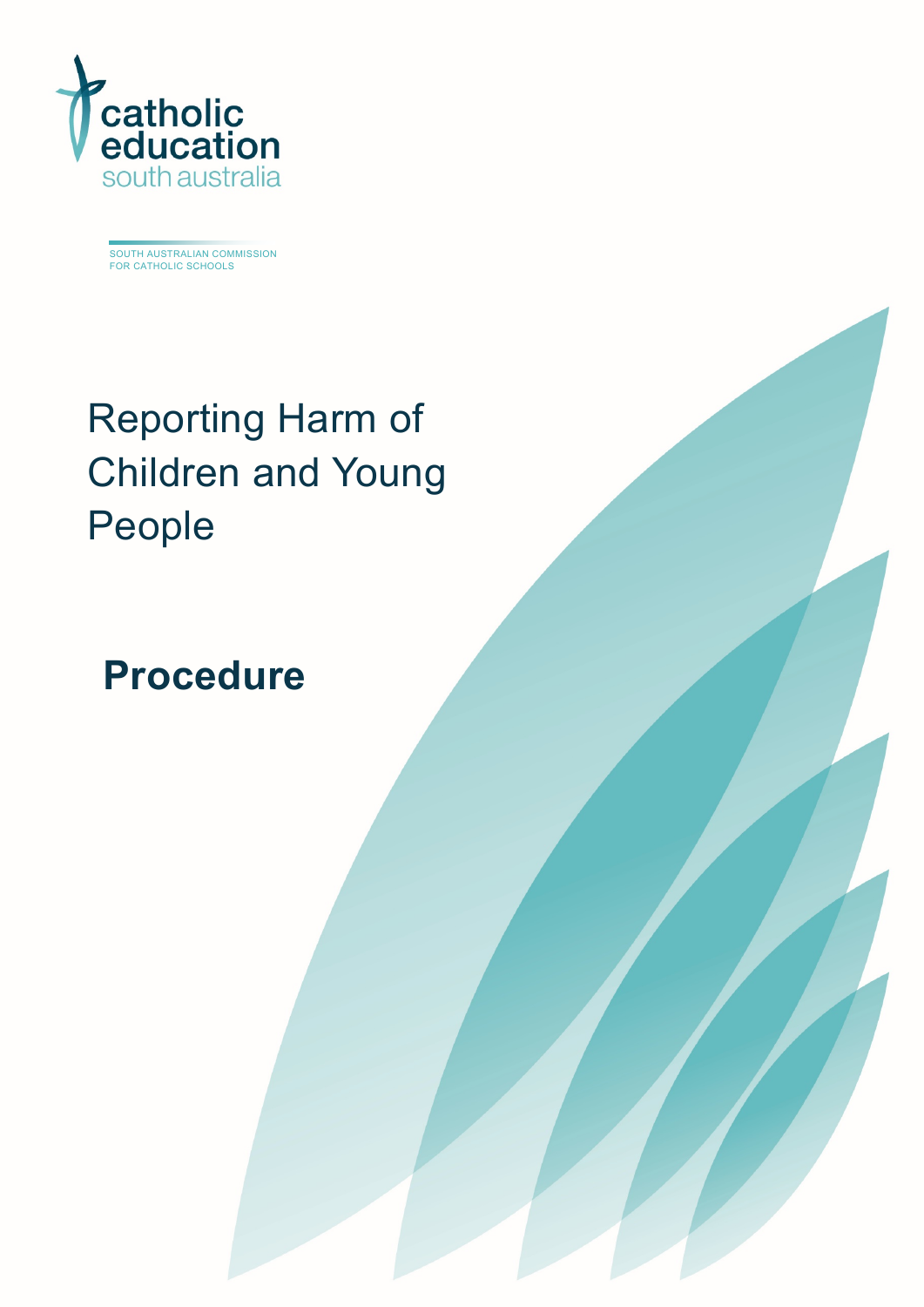## **Contents[1](#page-1-0)**

| 1 |                               | Purpose                                                  | 3              |  |
|---|-------------------------------|----------------------------------------------------------|----------------|--|
| 2 | Scope                         | 3                                                        |                |  |
|   | 3<br><b>Related Documents</b> |                                                          |                |  |
| 4 | <b>Definitions</b>            |                                                          |                |  |
| 5 | <b>Responsibilities</b>       |                                                          | $\overline{4}$ |  |
|   | 5.1                           | Mandated Reporters and their role                        | 4              |  |
|   | 5.2                           | Suspicion of harm on reasonable grounds                  | 4              |  |
|   | 5.3                           | Responding to a Child or Young Person                    | 6              |  |
|   | 5.4                           | What not to Report as Child Abuse or Neglect             | 6              |  |
|   |                               | 5.4.1<br>The parents use drugs or alcohol recreationally | 6              |  |
|   |                               | 5.4.2<br>The parents engage in criminal activity         | 6              |  |
| 6 |                               | Making a Mandatory Notification                          |                |  |
| 7 |                               | 8<br>Sourcing Further Information                        |                |  |
| 8 |                               | 9<br><b>References</b>                                   |                |  |
| 9 |                               | 9<br><b>Revision Record</b>                              |                |  |

<span id="page-1-0"></span>**SOUTH AUSTRALIAN COMMISSION FOR CATHOLIC SCHOOLS** PO BOX 179 TORRENSVILLE PLAZA SOUTH AUSTRALIA 5031 TELEPHONE: (08) 8301 6600 FACSIMILE: (08) 8301 6611

**[www.cesa.catholic.edu.au](http://www.cesa.catholic.edu.au/) August 2020**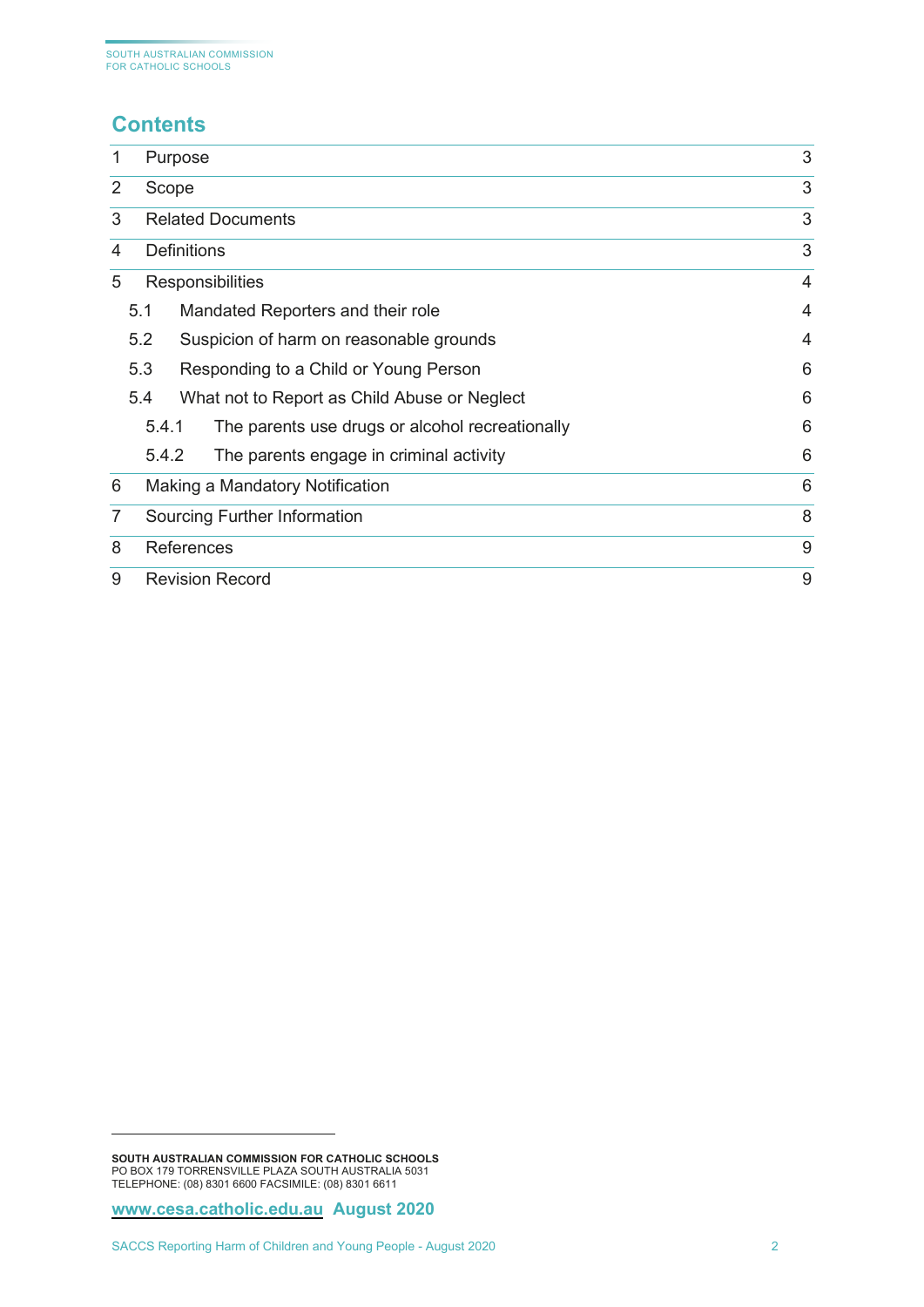## <span id="page-2-0"></span>**1 Purpose**

The purpose of the Procedure for Reporting Harm of Children or Young People is to ensure a clear and consistent approach for responding to allegations or concerns of harm, or risk of harm, against a child or young person across Catholic Education SA.

This procedure provides guidance and best practice principles for safeguarding children and young people.

Mandatory reporting requirements for education staff exist under the SA Government's [Children and Young People \(Safety\) Act 2017](https://www.legislation.sa.gov.au/LZ/C/A/Children%20and%20Young%20People%20(Safety)%20Act%202017.aspx) . Notifications need to be made for children and young people (and unborn children) who are at risk of harm or have experienced harm. The legislation provides recognition of the risk factors that children may experience, including persistent absence from education and the cumulative impact of their care.

It should be noted that much of what is outlined in these procedures aligns directly with the material contained within [The Department for Child Protection of the Government of South](https://www.childprotection.sa.gov.au/reporting-child-abuse/responding-child-about-abuse-or-neglect)  [Australia](https://www.childprotection.sa.gov.au/reporting-child-abuse/responding-child-about-abuse-or-neglect) website. That resource is one of the main reference points for any person seeking information on how to respond to an allegation or concern of harm, or risk of harm, against a child or young person.

## <span id="page-2-1"></span>**2 Scope**

<span id="page-2-2"></span>This procedure applies to all personnel in schools and offices in Catholic Education SA.

## **3 Related Documents**

The [Children and Young People \(Safety\) Act 2017](https://www.legislation.sa.gov.au/LZ/C/A/Children%20and%20Young%20People%20(Safety)%20Act%202017.aspx) replaces the [Children's Protection Act](https://www.legislation.sa.gov.au/LZ/C/A/CHILDRENS%20PROTECTION%20ACT%201993.aspx)  [1993](https://www.legislation.sa.gov.au/LZ/C/A/CHILDRENS%20PROTECTION%20ACT%201993.aspx)*.* The new legislation maintains the safety of children as paramount, increases the voice of children in decision making and builds a more collaborative approach to child protection.

The [Catholic Archdiocese of Adelaide Safeguarding Children and Young People Policy](https://adelaide.catholic.org.au/__files/f/36861/Safeguarding%20Children%20and%20Young%20People%20Policy%20.pdf) describes the principles and responsibilities surrounding the safeguarding of children which apply across the Catholic Church agencies, parishes and communities.

The [Catholic Diocese of Port Pirie Safeguarding Children Policy](http://www.pp.catholic.org.au/__files/d/9704/CDPP%20Child%20Safeguarding%20Policy.pdf) (and Procedures) which indicate that respectful relationships that support the dignity of each person including children and young people are central to the life and teachings of the Catholic Church.

The [Catholic Archdiocese of Adelaide Commitment Statement](https://adelaide.catholic.org.au/__files/f/28071/Commitment%20Statement.pdf) (Safeguarding Our Children and Young People) and the Catholic Diocese of Port [Pirie Commitment Statement](http://www.pp.catholic.org.au/__files/d/9726/Commitment%20Statement.pdf) outline the commitment made to the care, wellbeing and protection of our children and young people.

## <span id="page-2-3"></span>**4 Definitions**

**Child:** A child means a person under 18 years of age.

**Harm:** Will be taken to be a reference to physical harm or psychological harm (whether caused by an act or omission) and, includes such harm caused by sexual, physical, mental or emotional abuse or neglect.

**Physical Harm:** The child has suffered or is at significant risk of suffering serious physical trauma or inflicted injury due to the actions of his/her caregiver.

**Emotional Harm:** The child's social emotional, or cognitive development is impaired or seriously at risk as a direct result of persistent caregiver behaviour or attitude towards the child, whereby the child's self-esteem and social competence are undermined or eroded over time.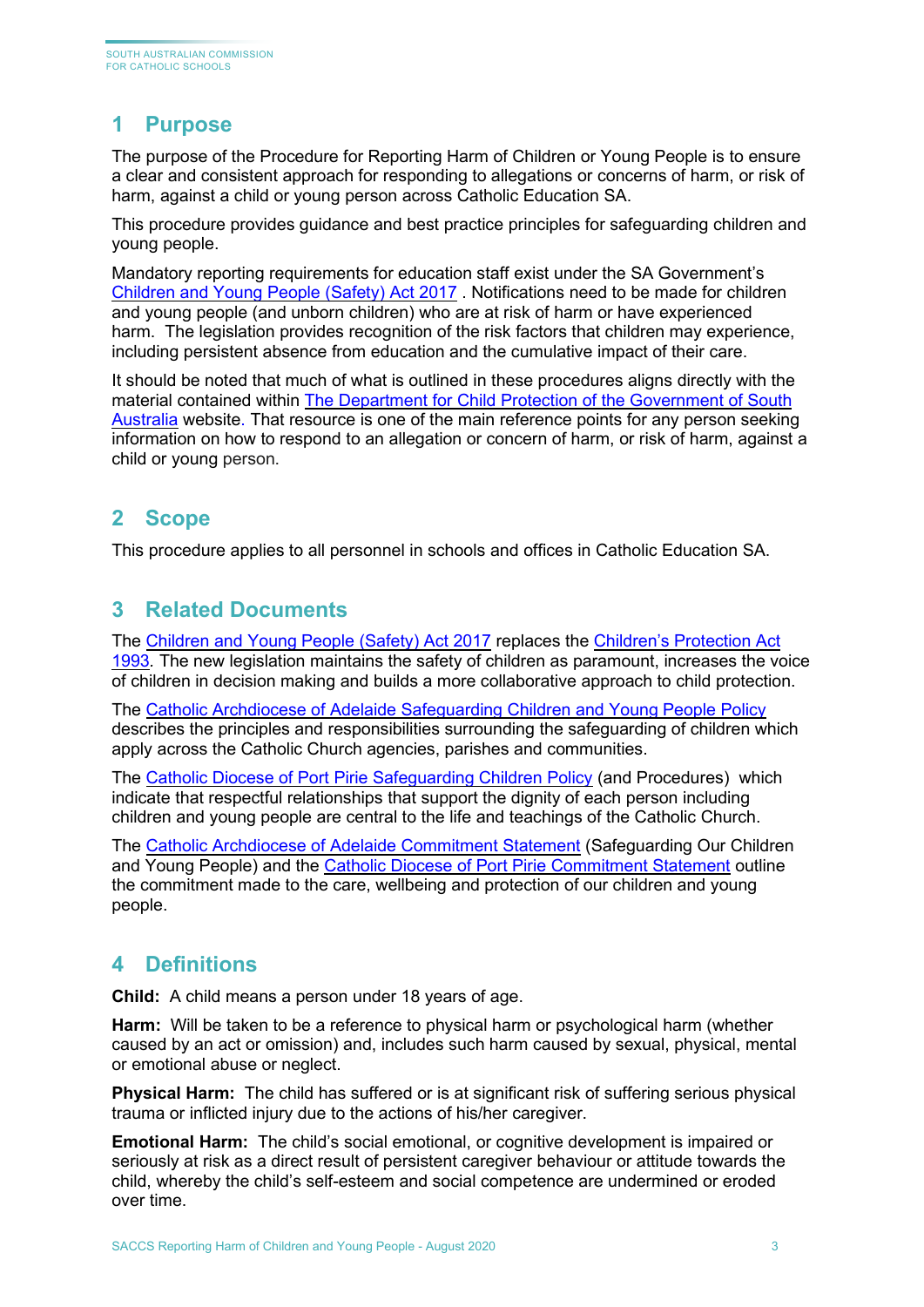**Neglect:** Neglect is characterised by serious, ongoing failure to provide for children's basic needs to the extent that the child is not receiving the care and supervision necessary to protect him/her form harm, has suffered serious physical injury or illness, or there is risk of serious harm to the child's well-being and development.

**Sexual Harm:** Any sexual activity or behaviour a child is subjected to. Sexual abuse occurs when someone is in a position of power over children uses that power to involve the child/ren in sexual activity.

## <span id="page-3-0"></span>**5 Responsibilities**

#### <span id="page-3-1"></span>**5.1 Mandated Reporters and their role**

Employees and volunteers of CESA are mandated reporters under the [Children and Young](https://www.legislation.sa.gov.au/LZ/C/A/Children%20and%20Young%20People%20(Safety)%20Act%202017.aspx)  [People \(Safety\) Act 2017.](https://www.legislation.sa.gov.au/LZ/C/A/Children%20and%20Young%20People%20(Safety)%20Act%202017.aspx)

All mandated reporters must make a notification to the Child Abuse Report Line when they suspect a child or young person has been harmed or is at risk of harm. [Mandated](https://edi.sa.edu.au/supporting-children/child-protection/reporting-abuse-or-neglect/mandated-reporters)  [reporters](https://edi.sa.edu.au/supporting-children/child-protection/reporting-abuse-or-neglect/mandated-reporters) can use the online reporting system to report suspected harm or risk of harm. However, the online system must not be used if it is serious or about a child in care.

All serious concerns must be reported by **phone** (131 478) — not via the online reporting system.

Serious concerns are when you suspect a child or young person has experienced or is at immediate risk of:

- serious harm
- serious injury
- chronic neglect.

To make a report online you must register and log in to the Department of Child Protection [online child protection reporting system](https://auth.families.sa.gov.au/nidp/idff/sso?id=FamCit&sid=0&option=credential&sid=0) as outlined in the [making an on-line](https://www.childprotection.sa.gov.au/__data/assets/pdf_file/0004/107419/online-child-abuse-reporting-system-instructions.pdf)  [CARL report.](https://www.childprotection.sa.gov.au/__data/assets/pdf_file/0004/107419/online-child-abuse-reporting-system-instructions.pdf)

The legal obligation to make a notification applies in the course of the official duties of employees and volunteers.

Staff should also consider it their ethical duty to report experiences outside of their professional context.

#### <span id="page-3-2"></span>**5.2 Suspicion of harm on reasonable grounds**

Mandated reporters must report harm, or risk of harm, when they have a suspicion on reasonable grounds. Proof that the harm actually happened is not required. The resource [Indicators of Child Abuse](https://www.childprotection.sa.gov.au/reporting-child-abuse/indicators-abuse-or-neglect) or Neglect may be useful in this discernment.

Examples of suspicion on reasonable grounds include:

- A child tells you they were harmed.
- What you observe or know about a particular child's behaviour makes you suspect they have been harmed or are at risk of harm.
- A child tells you they know someone who was harmed.
- Someone reliable tells you about harm to a child. A reliable person might be a relative, friend, neighbour or sibling.

Mandated notifiers who fail to report their suspicions of child abuse or neglect can be penalised as outlined in [section 31 of the Act.](https://www.legislation.sa.gov.au/LZ/C/A/CHILDREN%20AND%20YOUNG%20PEOPLE%20(SAFETY)%20ACT%202017/CURRENT/2017.25.AUTH.PDF#page=26)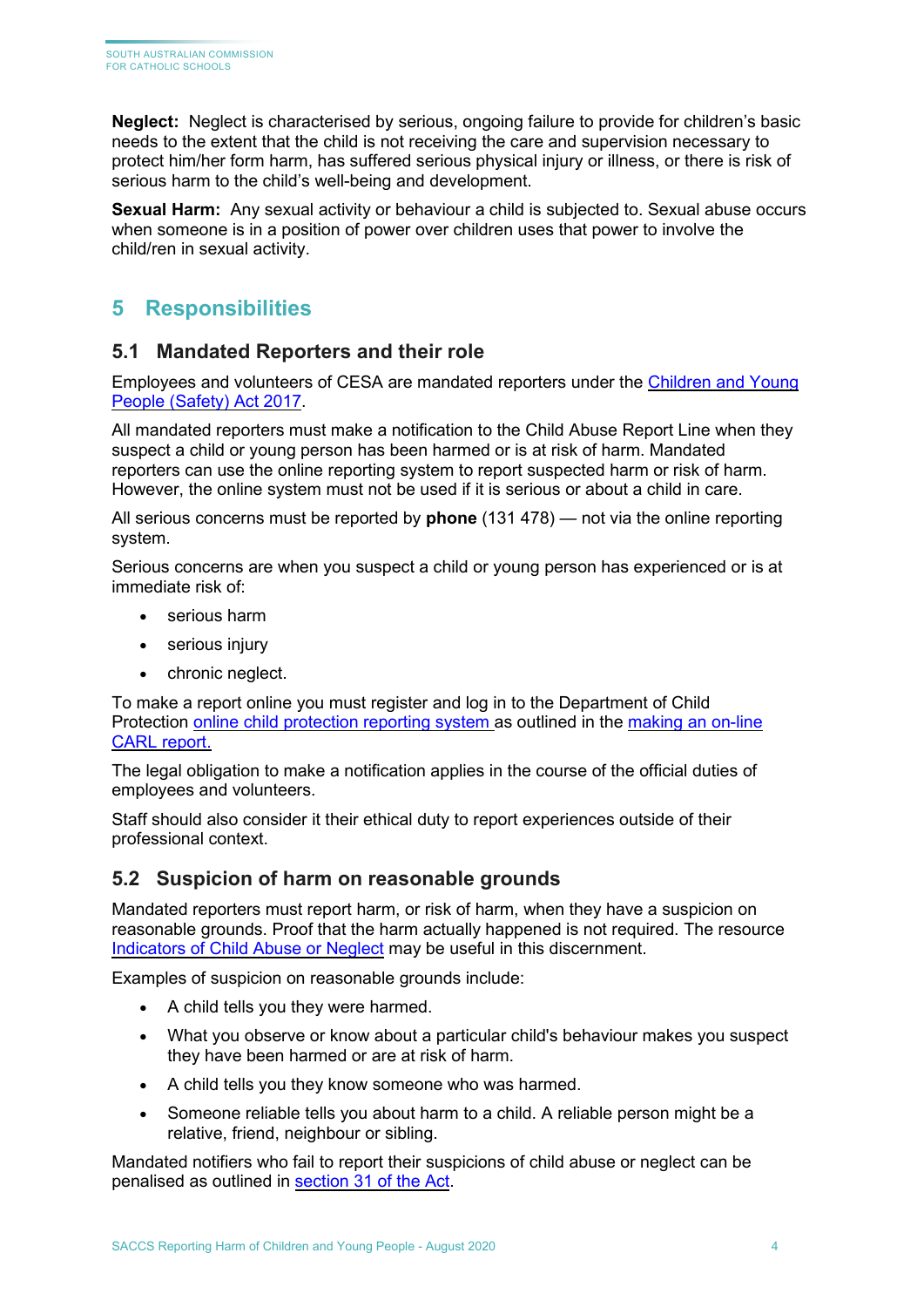To better understand what can be considered harmful to a child, the following indicator lists should be used as a guide only to help determine if your suspicions of harm are wellfounded and should be reported.

Staff should keep a record of any observations by using the [concerns checklist](https://www.education.sa.gov.au/sites/default/files/concerns-checklist-ran-ec.pdf?acsf_files_redirect) and use the [notification checklist.](https://www.childprotection.sa.gov.au/__data/assets/pdf_file/0013/107032/notification-checklist.pdf) Information recorded from the checklist greatly enhances the quality of any subsequent reports to the child abuse report line.

#### **Physical harm indicators**

The following indicators might be evidence that physical harm has happened:

- bruises in unlikely places (face, back, ears, hands, buttocks, upper thighs and soft parts of the body)
- inconsistent or absent explanation of bruises
- any bruising on a baby
- pressure marks from fingers on the face, chest or back
- weal, ligature or bite marks
- skull fracture, subdural bleeding, multiple fractures of different ages
- suspicious burns
- poisoning or significant over medicating.

#### **Emotional harm indicators**

The following indicators might be evidence that emotional abuse has happened:

- avoiding home (particularly if the abuser is in the family home)
- running away or continually staying at friend's houses
- fear of the dark, not wanting to go to bed, bedwetting or nightmares
- lying or stealing
- lack of trust in adults
- poor self-image/self-esteem, poor academic performance, poor peer relationships
- secretive, demanding or disruptive behaviour.

#### **Sexual harm indicators**

The following indicators might be evidence that sexual abuse has happened:

- genital injuries
- bite marks
- sexually transmitted diseases
- persistent soiling and/or bedwetting
- sleep disturbance
- inappropriate sexual behaviour based on the child's age
- promiscuous affection seeking behaviour
- excessive masturbation which does not respond to boundaries or discipline
- obsessive and compulsive washing
- wariness of physical contact with others
- unusually fearful of having their nappy changed.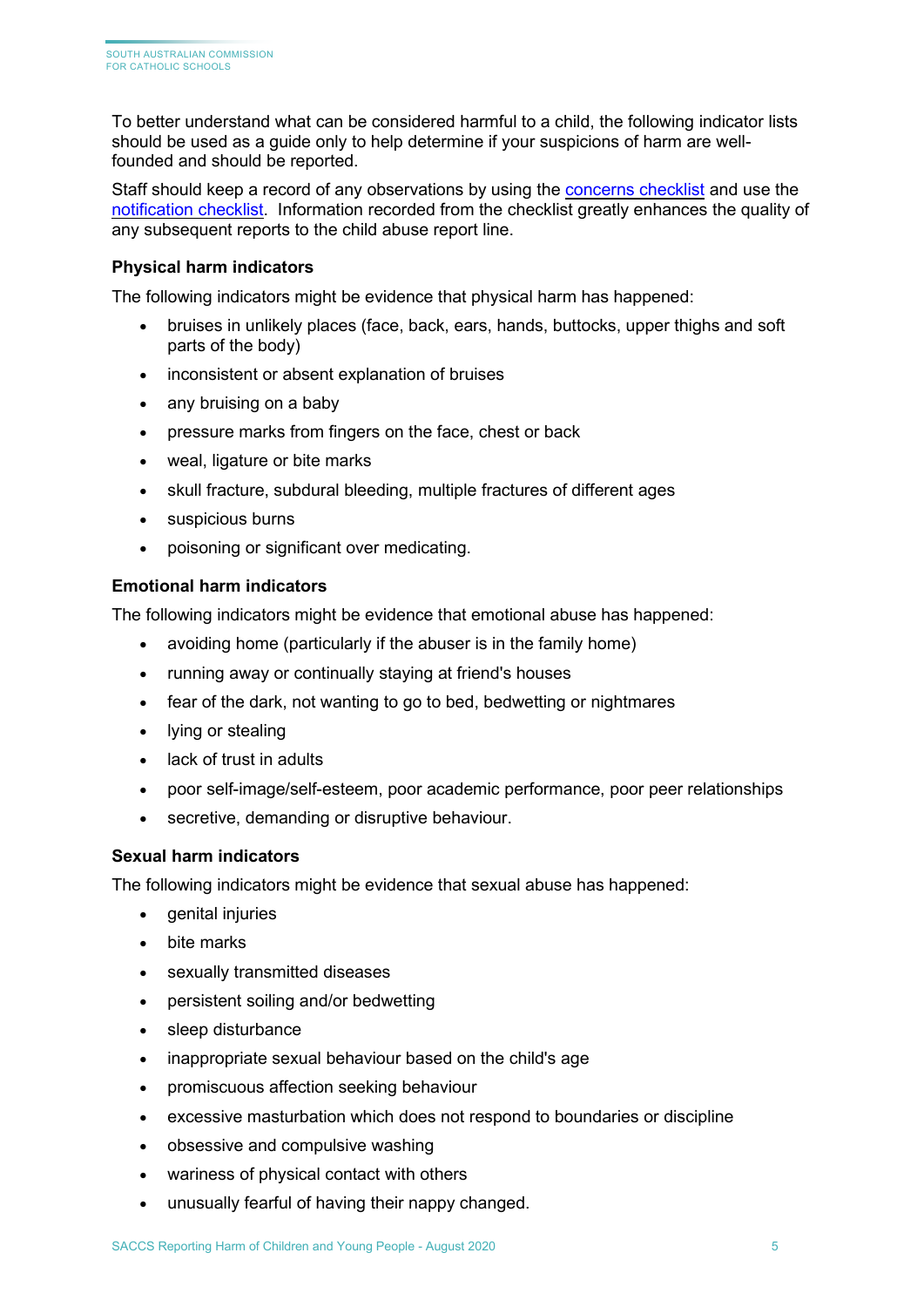• Staff should also refer to [responding to problem sexual behaviour](https://online.cesa.catholic.edu.au/docushare/dsweb/Get/Document-14368/2019%2BResponding%2Bto%2BProblem%2BSexual%2BBehaviour%2Bguideline_minor%2Bedit%2BFINAL%2Bhigh%2Bresolution.pdf) for more information.

#### **Neglect indicators**

The following indicators might be evidence that neglect has happened:

- failure to thrive
- developmental delay
- prone to illness
- sallow or sickly appearance
- abnormally high appetite, stealing or hoarding food
- smelly or dirty appearance
- untreated medical conditions.

#### <span id="page-5-0"></span>**5.3 Responding to a Child or Young Person**

The Department of Child Protection offers useful advice on how to respond to a child when talking about abuse or neglect via this [resource.](https://www.childprotection.sa.gov.au/reporting-child-abuse/responding-child-about-abuse-or-neglect) The resource outlines how best to show care and concern for a child and how to clarify information through open questioning. Leading questions should be avoided.

More information about how to best to relate to children and young people in these situations can be found via this more detailed [guidance advice.](https://www.childprotection.sa.gov.au/reporting-child-abuse/responding-child-about-abuse-or-neglect)

#### <span id="page-5-1"></span>**5.4 What not to Report as Child Abuse or Neglect**

The Department of Child Protection offers useful advice on what not to report as child abuse or neglect via this [resource.](https://www.childprotection.sa.gov.au/reporting-child-abuse/what-not-report-child-abuse-or-neglect) For example:

#### <span id="page-5-2"></span>**5.4.1 The parents use drugs or alcohol recreationally**

If there is no known impact on the children, they engage in the activities when the children are not present or it does not affect their capacity to parent, it should not be reported to the child abuse report line.

#### <span id="page-5-3"></span>**5.4.2 The parents engage in criminal activity**

Where children are not involved, aware or affected, these are not child protection matters. Criminal activities including theft, prostitution or drug cultivation or production are issues that should be taken up with SAPOL (131 444)

### <span id="page-5-4"></span>**6 Making a Mandatory Notification**

Considerations for notification:

6.1 Notifications must be documented using the Mandatory Notification Record Form. The template form can be accessed here: [Mandatory Notification Record](https://online.cesa.catholic.edu.au/docushare/dsweb/View/Collection-7201)

If the mandatory notification relates to the Principal, the notifier should, in addition to making a report to CARL, contact the Director at the Catholic Education Office on 08 8301 6600 or Director Catholic Education Port Pirie Diocese on 08 8632 0501 for schools in the Port Pirie Diocese. For Congregational Schools, contact the Principal's employer first and also inform the Director or Deputy Director to ensure that the usual support processes of the CEO can be offered.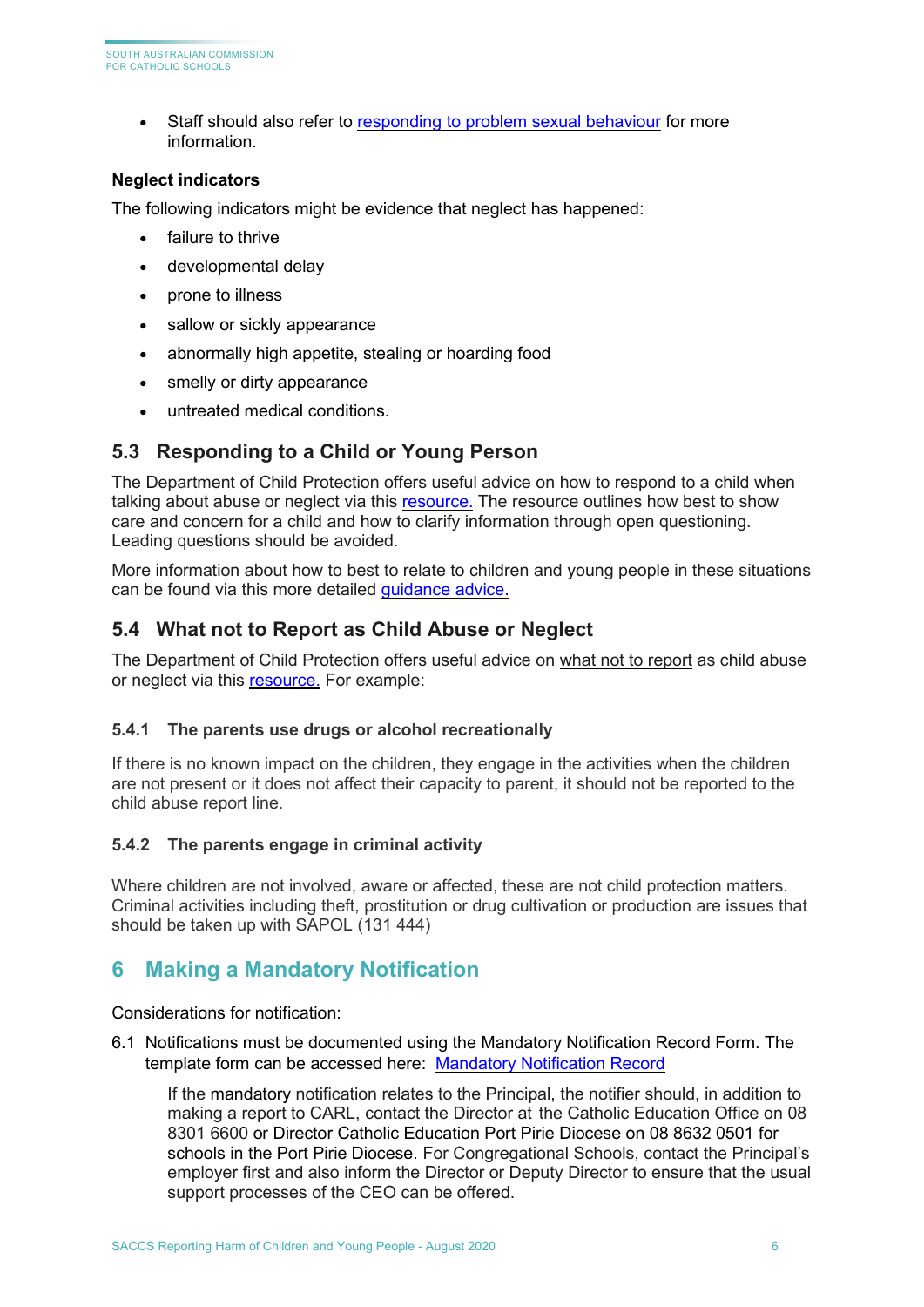- 6.2 Where the Principal is not part of the notification, school staff should complete the notification documents in collaboration with the Principal. Volunteers will be supported by the school based nominated person, who will then complete the notification documents with the Principal. Catholic Education Office staff should complete the notification documents in collaboration with their Team Leader/Line Manager. The Principal has the responsibility TO SIGN AND STORE THE RECORD ONCE IT IS COMPLETED IN A SECURE CONFIDENTIAL FILE. The importance of the Principal's oversight of mandatory reports is that it:
	- allows the Principal to contribute other relevant information about the child which may enhance the quality of the report provided to the Child Abuse Report Line (CARL);
	- ensures the [notification checklist](https://www.childprotection.sa.gov.au/__data/assets/pdf_file/0013/107032/notification-checklist.pdf) is fully considered and allows the Principal to consider what information can be appropriately shared regarding the child or young person's details. The Principal must consider whether it is prudent and appropriate for them to make an independent notification to CARL;
	- assists the Principal to keep an overview about the student's welfare;
	- allows the best supports to be put in place and any further actions to be considered which may include police involvement, discussions with the student's family and/or referrals to health and allied agencies;
	- assists the school to meet their duty of care to children and young people and to other members of the school community;
	- assists the school to coordinate their information to Department of Child Protection.
- 6.3 Discussion with the Principal does not replace making a notification to CARL. The responsibility for making a mandatory notification remains with the individual, not the Principal or Team Leader/Line Manager.
- 6.4 To make a report:

Prepare for making a report using the [preparing to report child abuse resource](https://www.childprotection.sa.gov.au/reporting-child-abuse/preparing-report-child-abuse) and

Either

ring the Child Abuse Report Line (CARL) 13 14 78 and follow the phone prompts to the service for Education and Care Settings or Yaitya Tirramangkotti if the notification concerns an Aboriginal or Torres Strait Islander child or young person.

Or

if the matter is not serious, [mandated reporters](https://edi.sa.edu.au/supporting-children/child-protection/reporting-abuse-or-neglect/mandated-reporters) can use the [online child](https://www.childprotection.sa.gov.au/__data/assets/pdf_file/0004/107419/online-child-abuse-reporting-system-instructions.pdf)  [protection reporting system](https://www.childprotection.sa.gov.au/__data/assets/pdf_file/0004/107419/online-child-abuse-reporting-system-instructions.pdf) to report suspected harm or risk of harm.

- 6.5 Complete the mandatory notification record form. Print out the information and provide it to the Principal. Delete the mandatory notification record form from the electronic file and DO **NOT** PLACE it in the student file.
- 6.6 Limit details in the mandatory notification record form to factual information as far as possible and be aware that this document may be produced under subpoena in court.

If a school receives a request for information in response to a Freedom of Information request or subpoena about mandatory notification documentation, the identity of the notifier is exempt from access and their details are removed. There are two exceptions to this:

the notifier gives consent for their identity to remain in the document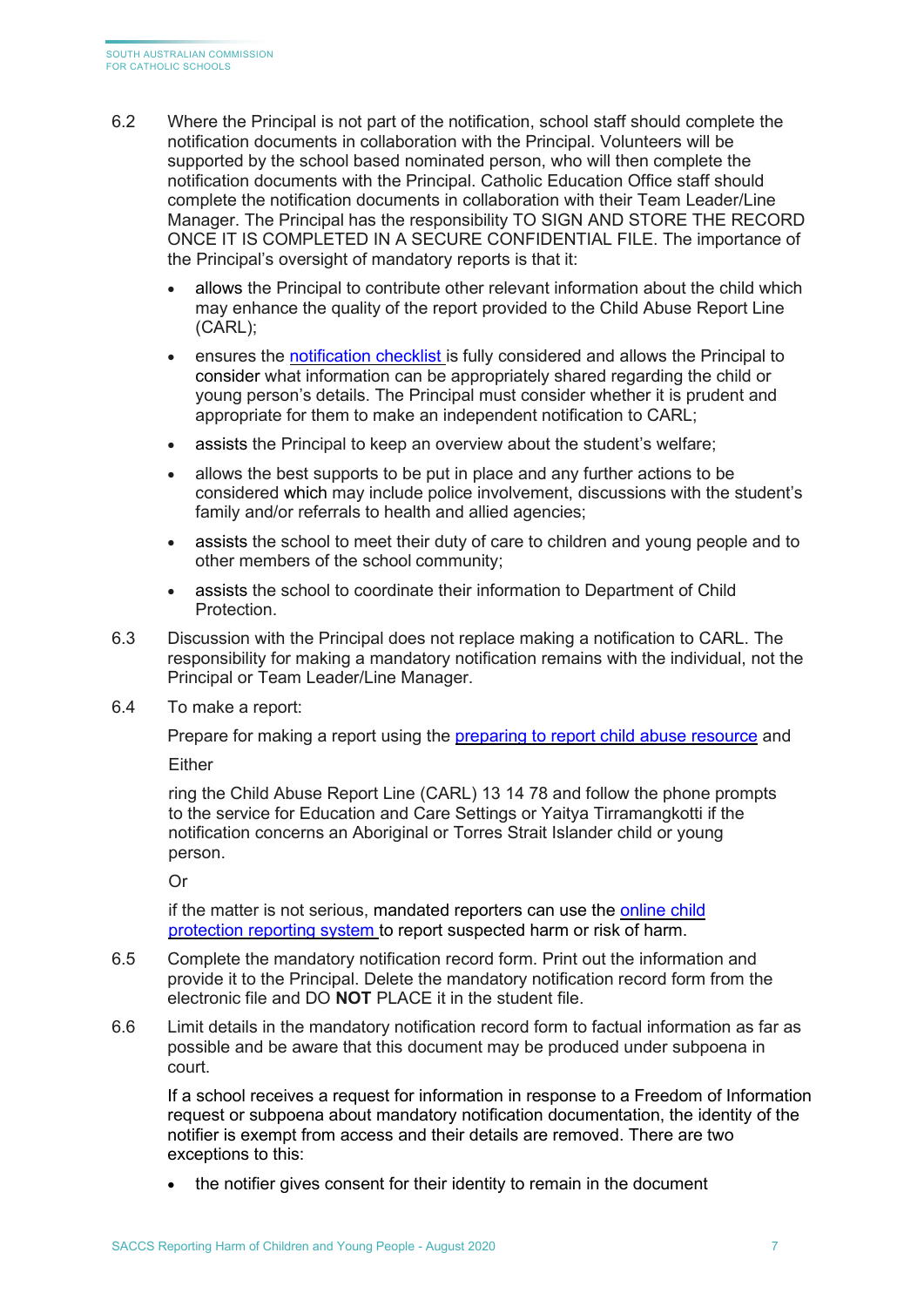• it is required by the Chief Executive of the Department for Child Protection.

This also applies to subpoenas unless the court grants permission for the information to be presented at the proceedings. In this case the court must be satisfied that the evidence is of critical importance in the proceedings.

Principals should seek advice from the People, Leadership and Culture section of the CEO when any requests for information concerning Mandatory Notification documentation are received.

- 6.7 Any actions recommended by the Department for Child Protection must be recorded on the mandatory notification record form and reported to the Principal, as the Principal has the duty of care responsibility in directing further actions to support the child or young person.
- 6.8 Following a notification, the Principal will store the mandatory notification record form in a secure, confidential file and may wish to discuss the report with the staff member to determine further actions or support for the child or young person. The actions may include the Principal contacting the child's family, referral to counselling or support services and/or a refocus on classroom child protection curriculum.
- 6.9 Following the notification, the staff member may wish to discuss the report with the Principal or CEO Team Leader and/or may wish to contact ACCESS on 1300 66 77 00 for personal debriefing, support or counselling. Volunteers may wish to debrief with their nominated person at the school.

## <span id="page-7-0"></span>**7 Sourcing Further Information**

- 7.1 Further information regarding requirements for reporting harm or suspected harm can be obtained from:
	- the Principal (or for CEO personnel, the relevant line manager)
	- the CESA Schools Performance Leader for your school or region
	- CESA Manager of Learning and Wellbeing or the CESA Manager System Safeguarding and Development
	- an intake worker at the Child Abuse Report Line on 13 14 78
	- **SAPOL**
- 7.2 Contacting another person for further information and advice regarding mandatory notification procedures does not release a person from her/his obligation to report suspicions of harm.
- 7.3 In relation to these areas, the following resources provide further advice and procedures;
	- [Mandated notifiers and their role](https://www.childprotection.sa.gov.au/reporting-child-abuse/mandated-notifiers-and-their-role)
	- [Indicators of child abuse or neglect](https://www.childprotection.sa.gov.au/reporting-child-abuse/indicators-abuse-or-neglect)
	- Information sharing quidelines
	- [Responding to Abuse and Neglect -](https://www.education.sa.gov.au/working-us/ran-ec-training) education and care training
	- [ACCESS Programs -](http://accesssa.com.au/training/course-description/responding-to-abuse-and-neglect/) RAN-EC Training
	- [RAN-EC Information for Schools -](https://online.cesa.catholic.edu.au/docushare/dsweb/Get/Circular-9234/20181012_RAN-EC%2BGeneral%2BFAQs%2B2018_TA.pdf) FAQ
	- [Protecting children and young people with a disability](https://www.education.sa.gov.au/parenting-and-child-care/parenting/protecting-children-and-young-people-disability)
	- [Children and Young People \(Safety\) Act 2017](https://www.legislation.sa.gov.au/LZ/C/A/Children%20and%20Young%20People%20(Safety)%20Act%202017.aspx)
	- [Responding to Problem Sexual Behaviour](https://online.cesa.catholic.edu.au/docushare/dsweb/Get/Document-14368/2019%2BResponding%2Bto%2BProblem%2BSexual%2BBehaviour%2Bguideline_minor%2Bedit%2BFINAL%2Bhigh%2Bresolution.pdf)
	- [Protective Practices for staff in their interaction with children and young people](https://online.cesa.catholic.edu.au/docushare/dsweb/Get/Document-33040/protective_practices_for_staff_in_their_interactions_with_children_and_young_people.pdf)